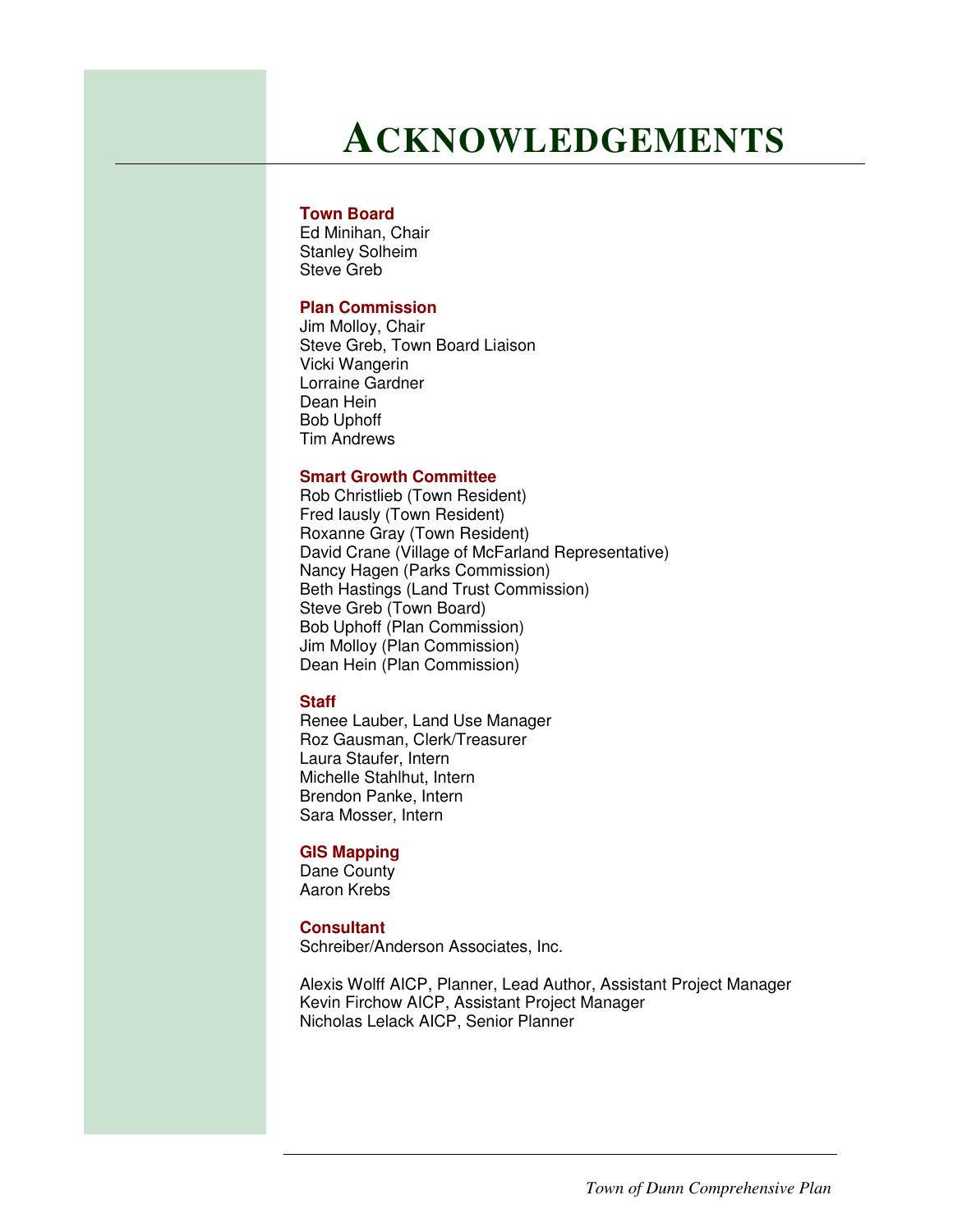# **INTRODUCTION**

#### **Dunn at a Glance**

The Town of Dunn is located directly south of the City of Madison and is surrounded by the Cities of Fitchburg and Stoughton, the Villages of McFarland and Oregon and the Towns of Blooming Grove, Pleasant Springs, Rutland and Oregon. According to the U.S. Census, the 2000 population was 5,270 residents, slightly less than the 5,274 residents in 1990. In 2000, the Town contained almost 22,000 acres with nearly 90 percent of the total area classified as agriculture and undeveloped. The Town is bisected by US Highway 51 from north to southeast and by CTH B from east to west.

Dunn has historically been a good area for agriculture. Most of the land was originally prairie or thinly timbered and was in great demand because of the ease of converting it to agricultural production. Most of the soils are very suitable for crop production and result in good yields without overly intensive management. Proximity to an urban market (Madison) for the farm commodities produced has contributed to the vitality of the farming activities, which are quite diversified and include beef, dairy, hogs, corn, tobacco, oats, alfalfa, soybeans, canning crops and others.



#### **Comprehensive Plan Purpose**

The Town of Dunn's Comprehensive Plan is an update to and replaces the Town's 1998 Land Use Plan. The purpose of the Plan is to outline the Town's land use management strategy to ensure that growth and development decisions are consistent with the Community's desired character and vision for the future. The Plan will act as a guide for the Town Board, Plan Commission, residents, landowners, developers, neighboring communities, and others as they make the decisions that will shape the Town of Dunn.

#### **Plan Outline**

The Plan is organized into two sections. The first section is a guiding policy document and consists of nine chapters that outline the goals, objectives, and policies for decisions regarding preservation, growth, and development in the Town.

The second section is the Appendix of Existing Conditions. This includes the analysis required by Wisconsin's Comprehensive Planning Law.

#### **Overall Planning Goals**

The Town of Dunn has identified overall planning goals that they would like to achieve during this planning horizon. Those goals are:

- Preserve the town's open space and agricultural areas
- Protect the town's natural resources
- **Establish boundary agreements with** neighboring municipalities
- Support nature-based recreation opportunities
- Continue the town's active land use policies
- Encourage compatible infill development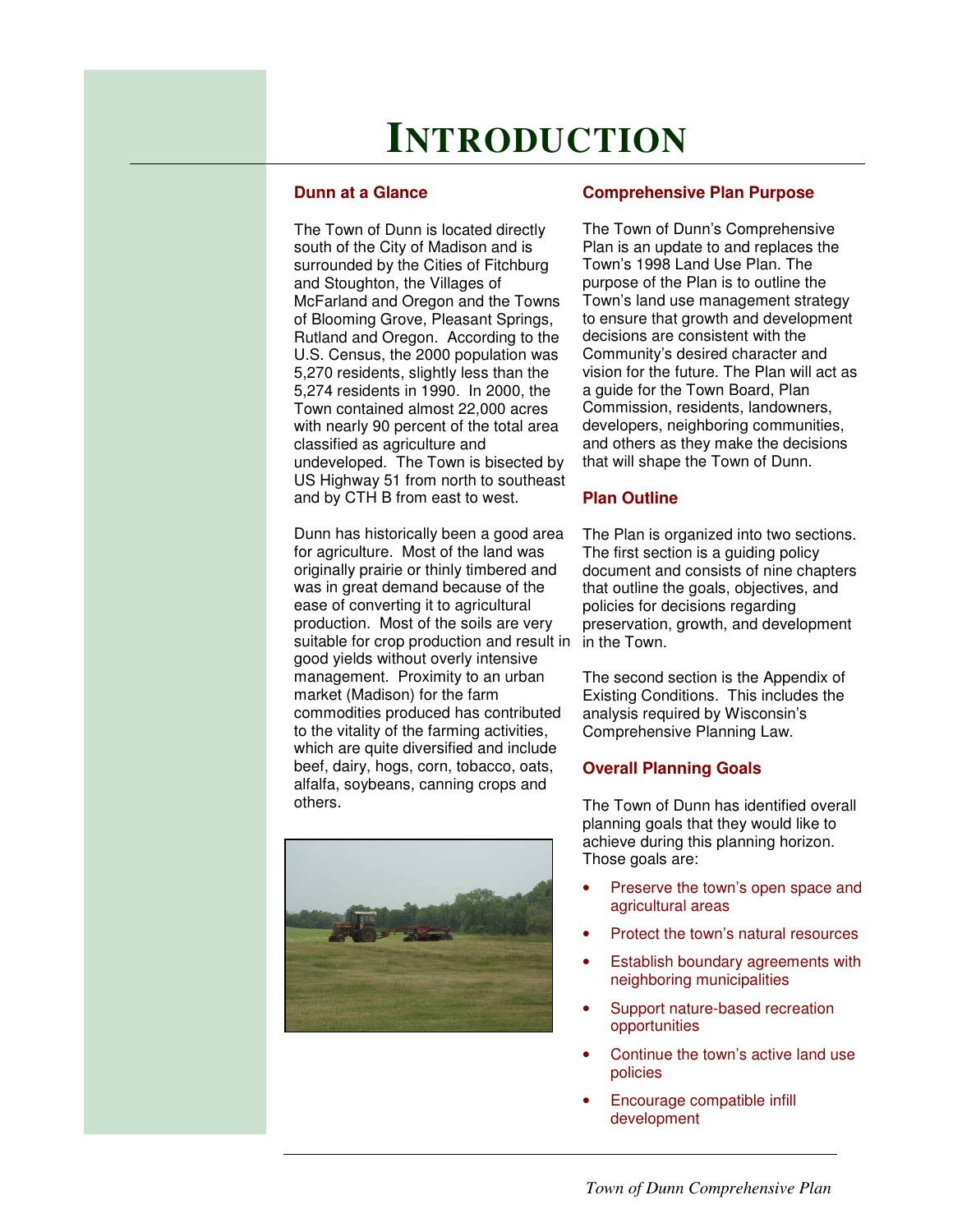# **TABLE OF CONTENTS**

### **Acknowledgements**

| <b>Introduction</b>                                                                                                                                                                                                                                                                                                                                                                                                                                          |                                                                                                      |  |
|--------------------------------------------------------------------------------------------------------------------------------------------------------------------------------------------------------------------------------------------------------------------------------------------------------------------------------------------------------------------------------------------------------------------------------------------------------------|------------------------------------------------------------------------------------------------------|--|
| <b>Chapter 1: Issues and Opportunities</b>                                                                                                                                                                                                                                                                                                                                                                                                                   | $1 - 1$                                                                                              |  |
| Overall Goals, Objectives and Policies<br><b>Trends Analysis</b><br>Review of Public Participation<br>Review of Demographic and Statistical Trends                                                                                                                                                                                                                                                                                                           | $1 - 1$<br>$1 - 1$<br>$1 - 1$<br>$1 - 5$                                                             |  |
| <b>Chapter 2: Land Use Plan</b>                                                                                                                                                                                                                                                                                                                                                                                                                              | $2 - 1$                                                                                              |  |
| 2.1 Land Use Goals and Objectives<br>2.2 Land Use Plan, Districts & Policies                                                                                                                                                                                                                                                                                                                                                                                 | $2 - 1$<br>$2 - 3$                                                                                   |  |
| <b>Density Policy</b><br><b>Agricultural Preservation Area</b><br>Environmental and Cultural Resource Protection Area<br><b>Private Conservation Agreement Area</b><br>Parks and Recreation Area<br><b>Agricultural Transition Area</b><br><b>Limited Service Area</b><br><b>Unsewered Subdivision Area</b><br>Mixed Use Area                                                                                                                                | $2 - 3$<br>$2 - 5$<br>$2 - 8$<br>$2 - 9$<br>$2 - 10$<br>$2 - 11$<br>$2 - 12$<br>$2 - 14$<br>$2 - 15$ |  |
| 2.3<br>Site Plan and Development Review<br>Review Requirements for Rezoning Requests<br>2.4<br><b>Business Site Plan and Development Review</b><br>2.5<br><b>Protect Scenic Views and Natural Character</b><br>2.6<br>2.7<br><b>Environmental Protection and Conservation Guidelines</b><br>2.8<br>Intergovernmental Land Use Planning<br><b>Mineral Extraction</b><br>2.9<br>2.10 Involving the Town in Land Use Decisions<br>2.11 Variances and Exceptions |                                                                                                      |  |
| Agricultural, Natural and Cultural Resource Plan<br><b>Chapter 3:</b>                                                                                                                                                                                                                                                                                                                                                                                        | $3 - 1$                                                                                              |  |
| <b>Housing Plan</b><br><b>Chapter 4:</b>                                                                                                                                                                                                                                                                                                                                                                                                                     | 4-1                                                                                                  |  |
| <b>Transportation Plan</b><br><b>Chapter 5:</b>                                                                                                                                                                                                                                                                                                                                                                                                              | $5 - 1$                                                                                              |  |
| <b>Chapter 6:</b><br><b>Utilities and Community Facilities Plan</b>                                                                                                                                                                                                                                                                                                                                                                                          | $6 - 1$                                                                                              |  |
| <b>Chapter 7: Economic Development Plan</b>                                                                                                                                                                                                                                                                                                                                                                                                                  | $7 - 1$                                                                                              |  |

**Chapter 8: Intergovernmental Cooperation Plan 8-1**